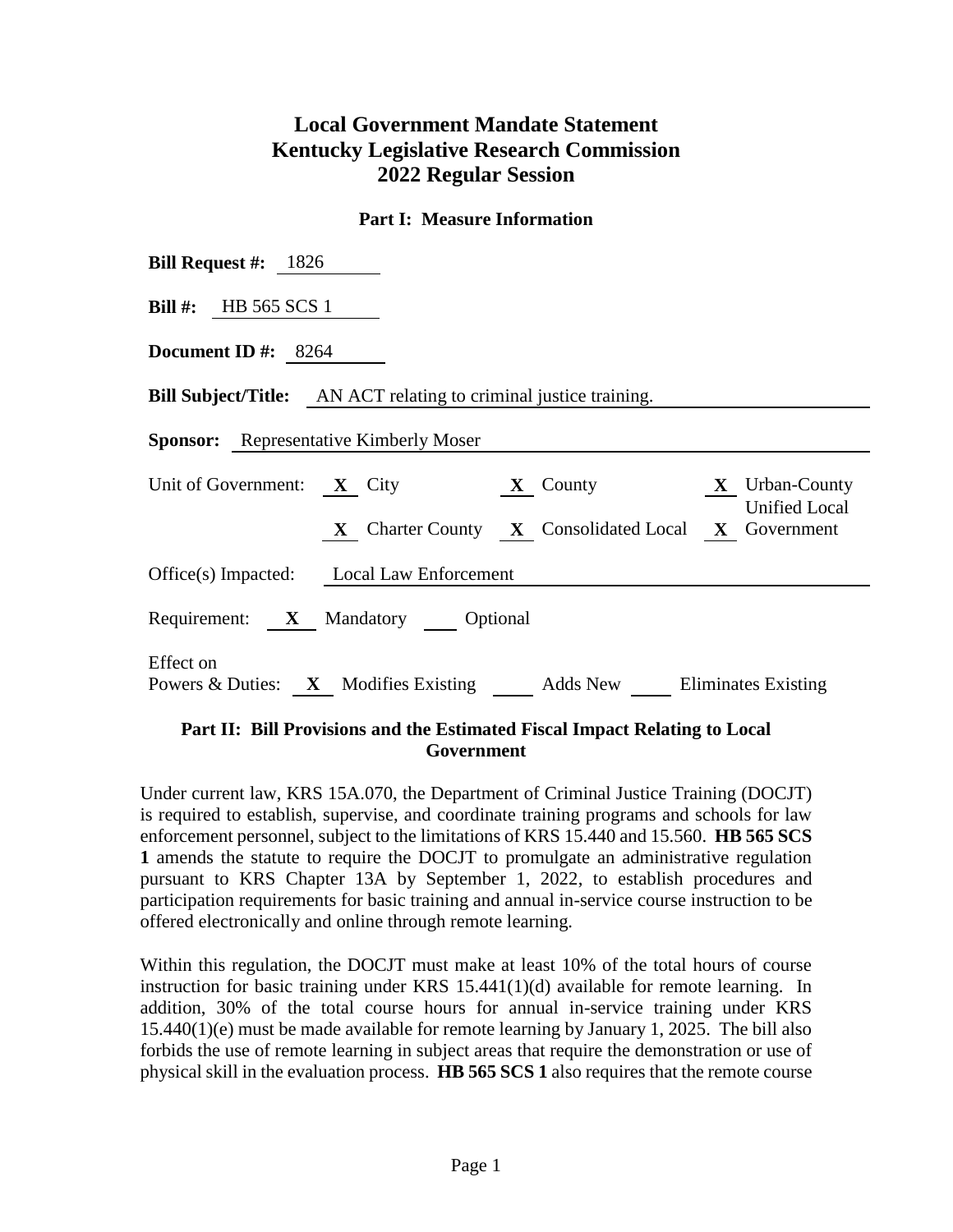offerings be offered throughout the calendar year and spread over a reasonable period of time.

**HB 565 SCS 1** retains the original provisions of the bill and adds a **subsection (6)**. **Subsection 6** clarifies that the program shall not be interpreted to be an independent study and makes changes to make sure recipients of the Post-9/11 GI Bill are eligible for all available benefits. The Kentucky Approving Agency for Veterans Education shall is required to seek a formal opinion of the United States Department of Veterans Affairs regarding its decision to classify the program as independent study. If the program is classified as independent study or a formal opinion isn't received then the DOCJT will be required to make in-person instruction available for the Post-9/11 GI bill recipients. The DOCJT will be required to make payments to the trainee an amount equal to the benefits the trainee would have received under the Post-9/11 GI Bill. If sufficient funds aren't available within the Kentucky Law Enforcement Foundation Program Fund, the law enforcement agency employing the trainee shall make these payments to the trainee.

**The fiscal impact of HB 565 SCS 1 on local government is expected to be minimal, but positive**. The cost of law enforcement basic training is borne entirely by DOCJT, whose primary funding source is the Kentucky Law Enforcement Foundation Program Fund (KLEFPF). Law enforcement agencies do not pay for any costs of basic training, however, they pay the cadet's salary throughout their training.

Currently, the Law Enforcement Basic Training Academy takes 20 weeks to complete the 824.5 hour curriculum. The 10% threshold for basic training could reduce the 20 weeks to 18 weeks enabling newly trained officers to perform duties for their law enforcement agency two weeks sooner. This could have a positive impact by reducing overtime pay derived from staffing shortages. The 30% threshold for annual in-service training could provide cost savings in the form of reduced travel for current officers and reduced overtime for scheduling law enforcement coverage if an officer is traveling to complete the training.

**There is an unlikely chance of a negative fiscal impact on local government** due to the provisions requiring the local law enforcement agency to pay the trainee an amount equal to the amount that would have been received under the Post-9/11 GI Bill.

The Fraternal Order of Police was contacted for input. As of the submission of this Local Mandate Statement, a response has not been received. When a response is received, the statement may be updated accordingly.

## **Part III: Differences to Local Government Mandate Statement from Prior Versions**

Part II, above, pertains to the bill as amended by SCS 1.

SCS 1 amends the bill by adding provisions to ensure Post-9/11 GI Bill recipients receive full benefits or equivalent compensation.

### **The fiscal impact remains unchanged from the GA version of the bill.**